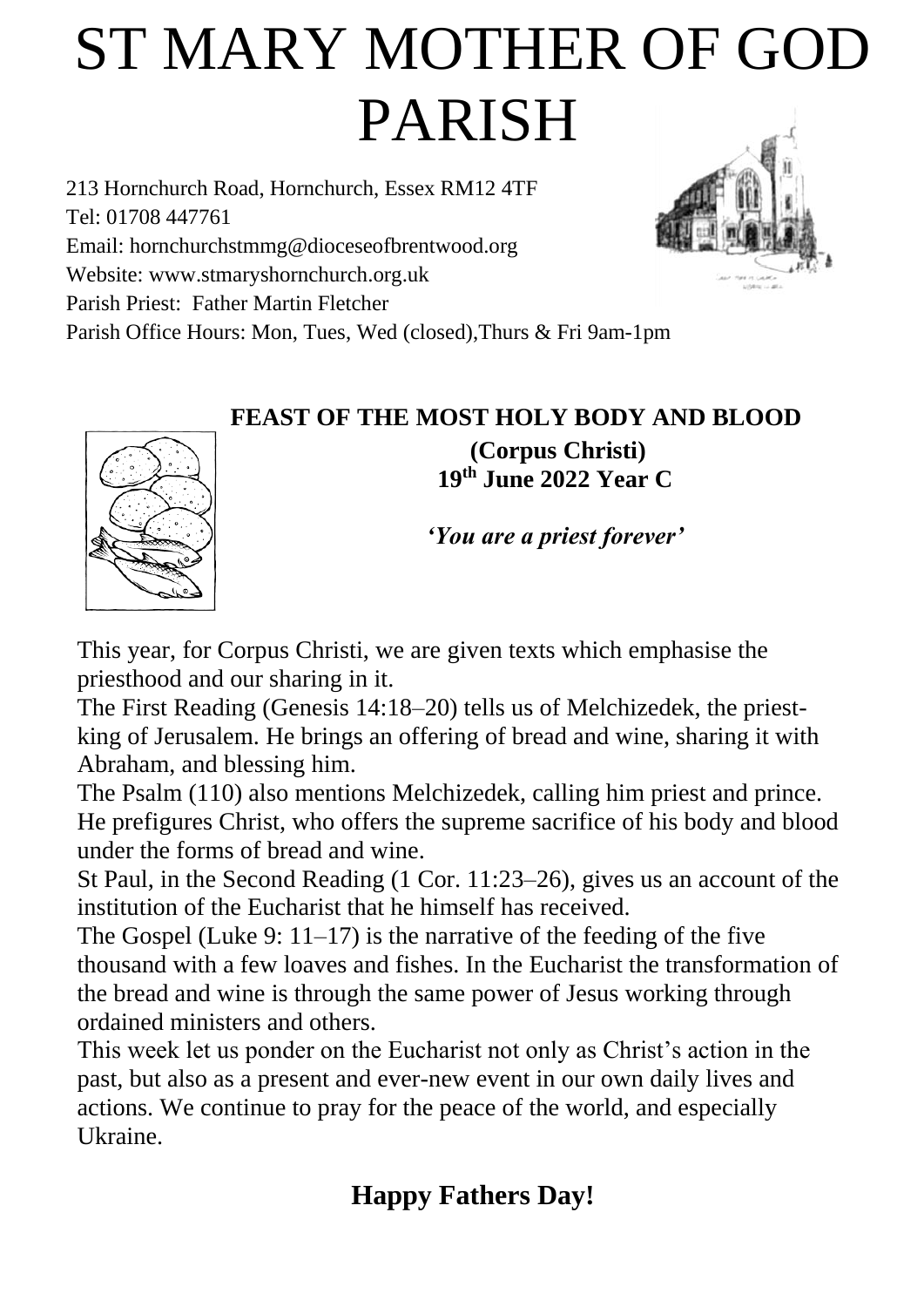**Confirmation:** Congratulations to our young people of the Parish that were Confirmed last Saturday.

**Red boxes APF:** APF red boxes are now available at the back of the Church to collect.

**Feast of The Most Sacred Heart of Jesus:** On Friday 24<sup>th</sup> June the Church will be open after 8.15am Mass until 5pm, for private prayer.

**Thank you from Jane Tatam:** I would like to thank you for all your very kind words. It has truly been an honour to serve the Parish of St Mary's. Thank you also to all those who have supported the programme over the past years. St Mary's is blessed to have you. Jane

**First Holy Communion:** Application forms for our 2022-2023 First Holy Communion course are available to collect from the back of the Church.

**Baptism:** Our next Baptism course will take place on 5<sup>th</sup> & 12<sup>th</sup> July. If you would like to attend this course, please fill in a Baptism form which is located at the back of the church and hand it in to the Parish office.

**Healing Service Friday 1st July:** There will be a service of healing on Friday 1st July beginning at 6pm with adoration before the Blessed Sacrament and the opportunity for confession, followed by Mass at 7pm with prayers and healing and anointing with Holy oils.

**Exploring your Faith:** This is a new group where we meet monthly to talk about anything related to the Catholic faith. All are very welcome, if you are interested contact Liz Hill 07801708017 or Karen Gannon 07876 75302.

**Rosary Thursday 7.30pm:** The Rosary will be said in the Church. Please enter through the side door of the Church by the Van Meenan room. All are welcome to come and join us.

**BCCS Relay 100, 2022**: Our First Leg - St. Mary's to St. Alban's, Elm Park. Volunteers are walking, cycling or jogging one or more of the 100 "legs" of the relay between churches in the Diocese of Brentwood to raise much needed funds to help continue Brentwood Catholic Children's Society supporting children's mental health in Essex and East London. Brian and Frances Rodgers are walking 4 of the legs in Havering Deanery. "We walked 1.7 miles from St. Mary's Peace Tree to St. Alban's Peace Garden on a hot and sunny Wednesday last week. Our thoughts and prayers were for the families helped by BCCS and for families worldwide affected by war. If you would like to sponsor us or participate, please do so online via [www.justgiving.com/fundraising/relay100](http://www.justgiving.com/fundraising/relay100) (mentioning St. Mary's Parish) or via the Parish Office in an envelope addressed BCCS Relay 100. Three more legs to go! So far, we have raised £108! We will keep you posted about our progress! Thank you!

**Youth Club:** Looking ahead to the new academic year, there will be a REGISTRATION EVENING in the Parish Hall on Friday 1st July '22 for St. Mary's School Leavers' 2022, those in Year 6. One parent or carer can come anytime between 7:30 - 9:00 pm & be prepared to register the same evening ! (This should take no more than 15-20 mins, & the forms will be given to you on arrival). To register on time, you MUST bring along £3 cash & 2 x passport type photos (NOTE: they don't need to be passport photos, just that size, & be a headshot of the youngster). Current members of the YC who are in current years 7,8,9 & above who wish to rejoin s*till need to be registered by a parent/carer, also on Friday 1st July '22, the same evening.* Late registrations will be dealt with after all other applications have been processed  $\&$  a waiting-list will be set-up if numbers dictate.

**Walsingham House:** Just finished A-levels or Uni? Aged 18-22? Interested in working with young people? Join the Walsingham House Team 2022/23 for an amazing Gap Year opportunity starting September 2022. Details on [www.bcys.net](http://www.bcys.net/) or contact Joseph Beattie – phone 01277 373959 or email [josephbeattie@dioceseofbrentwood.org](mailto:josephbeattie@dioceseofbrentwood.org)

**Solemnity of St Peter & St Paul:** Wednesday 29<sup>th</sup> June is the Feast Day of St Peter & St Paul and is a Holy Day of Obligation. Masses will be said at 9,15am and 7.30pm.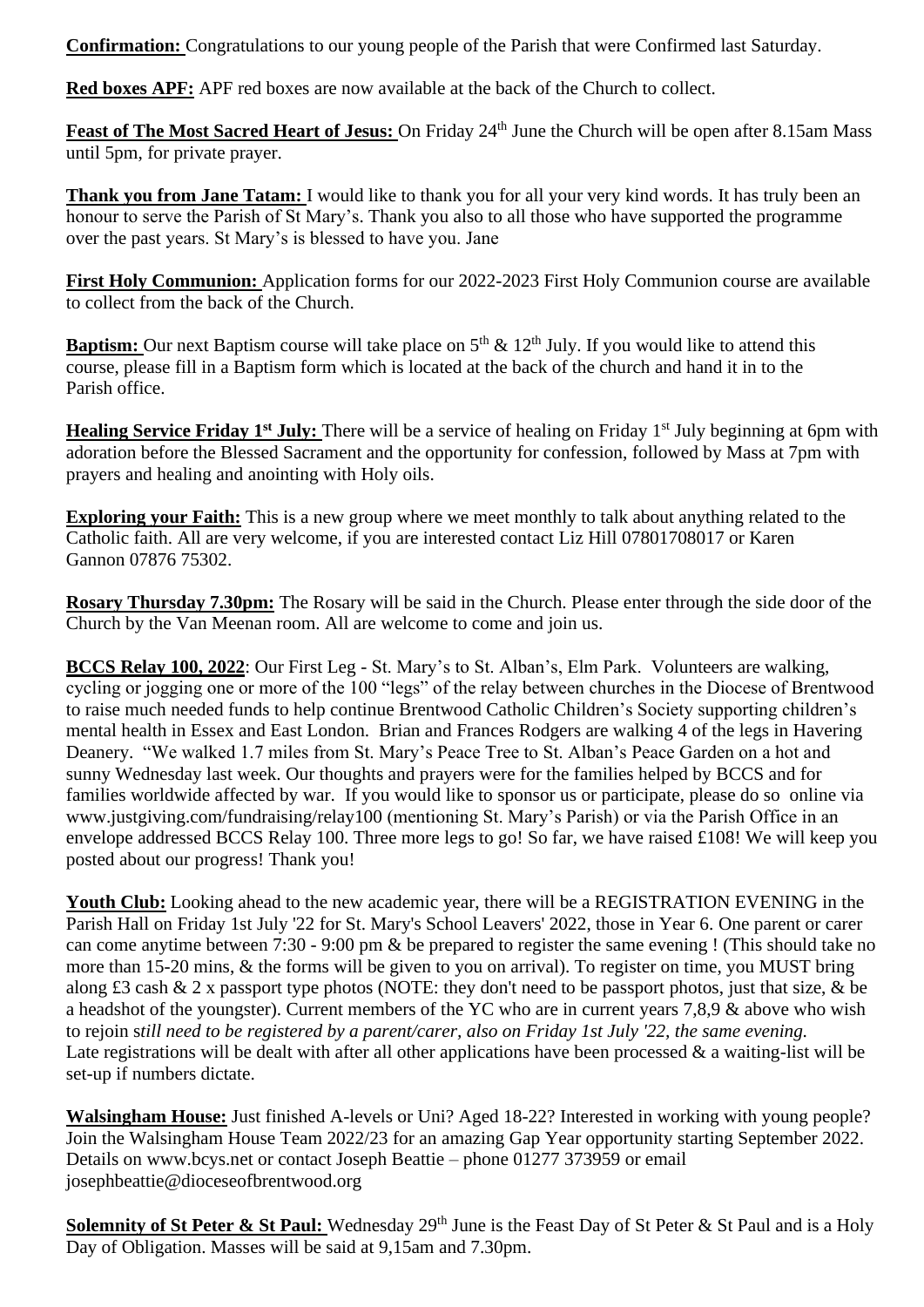**Finances:** Please feel free to drop an offering into the presbytery or alternatively, you can make a payment into our bank account, either as a one off or by a regular Standing Order.

The details are as follows: Account Number: 51019058 Sort Code: 40-13-22 Account Name: St. Mary Mother of God If you have a gift aid number, please use that as a reference when you make your donation. Any donations are very gratefully received.

**Gift Aid:** If you wish to join the Gift Aid scheme, please contact the Parish office.

**Please remember in your prayers** Catherine Bowles RIP & Giovanni Sarra who have died recently. Please remember the sick and housebound of the parish and those in hospital in your prayers. If anyone is seriously ill and needs the priest, please ring the Presbytery.

#### **Please pray for the sick in our Parish** at home and in hospital, especially:

Margaret Baan, Ashley Baptist, Ruth Carroll, Martin Chandler, Martin Cornish, John Dawson, David Donovan, Arturo Garzon, Anna Gawlik, Betty Gemba, Sharon De Giorgio, Victor Guy, Christine Harris, Fr Bob Hamill, Malcolm Hiltion, Evelyn Hughes, Anne Humphrays, Sajy Joseph, Cathy Lennon, Bill Lodge, Paul Lodge, Margaret Lodge, John Loftus, Bina McCarthy, Carly Menon, Bridget O'Sullivan, Mary Picton, Phil & Tony Reed, Paul Ridley, Susan Squires, Elaine Sullivan, Paddy Sullivan, Josie Walsh, Evelyn Ward and for all our family and friends who are ill.

#### **Please inform us if there is someone seriously ill and let us know if anyone on the list is no longer ill so we can remove their name from our list.**

#### **Prayer to Our Lady – The Memorare Prayer**

REMEMBER, O most gracious Virgin Mary, that never was it known that anyone who fled to thy protection, implored thy help, or sought thy intercession was left unaided. Inspired with this confidence, I fly to thee, O Virgin of virgins, my Mother; to thee do I come; before thee I stand, sinful and sorrowful. O Mother of the Word Incarnate, despise not my petitions, but in thy mercy hear and answer me. Amen.

#### **Prayer to St. Michael the Archangel**

"Saint Michael the Archangel, defend us in battle. Be our protection against the wickedness and snares of the devil; May God rebuke him, we humbly pray; And do thou, O Prince of the Heavenly Host, by the power of God, thrust into hell Satan and all evil spirits who wander through the world for the ruin of souls. Amen."

#### **Act of Consecration to the Most Sacred Heart of Jesus and Mary**

Most Sacred Hearts of Jesus and Mary, We CONSECRATE ourselves and our whole families to you… We consecrate to you: our very beings and all our lives…All that we are…All that we have…all that we love…To you we give our bodies; our hearts and our souls…To you we dedicate our homes and our country…

Mindful of this CONSECRATION, we now promise you to live the Christian way by the practice of Christian virtues, without regard for human respect… O most Sacred Hearts of Jesus and Mary, accept our humble confidence and this ACT OF CONSECRATION by which we entrust ourselves and all our families to you…

In you, we put all our hopes and we shall never be confounded. MOST SACRED HEART OF JESUS, HAVE MERCY ON US!... IMMACULATE HEART OF MARY, BE OUR SALVATION!...